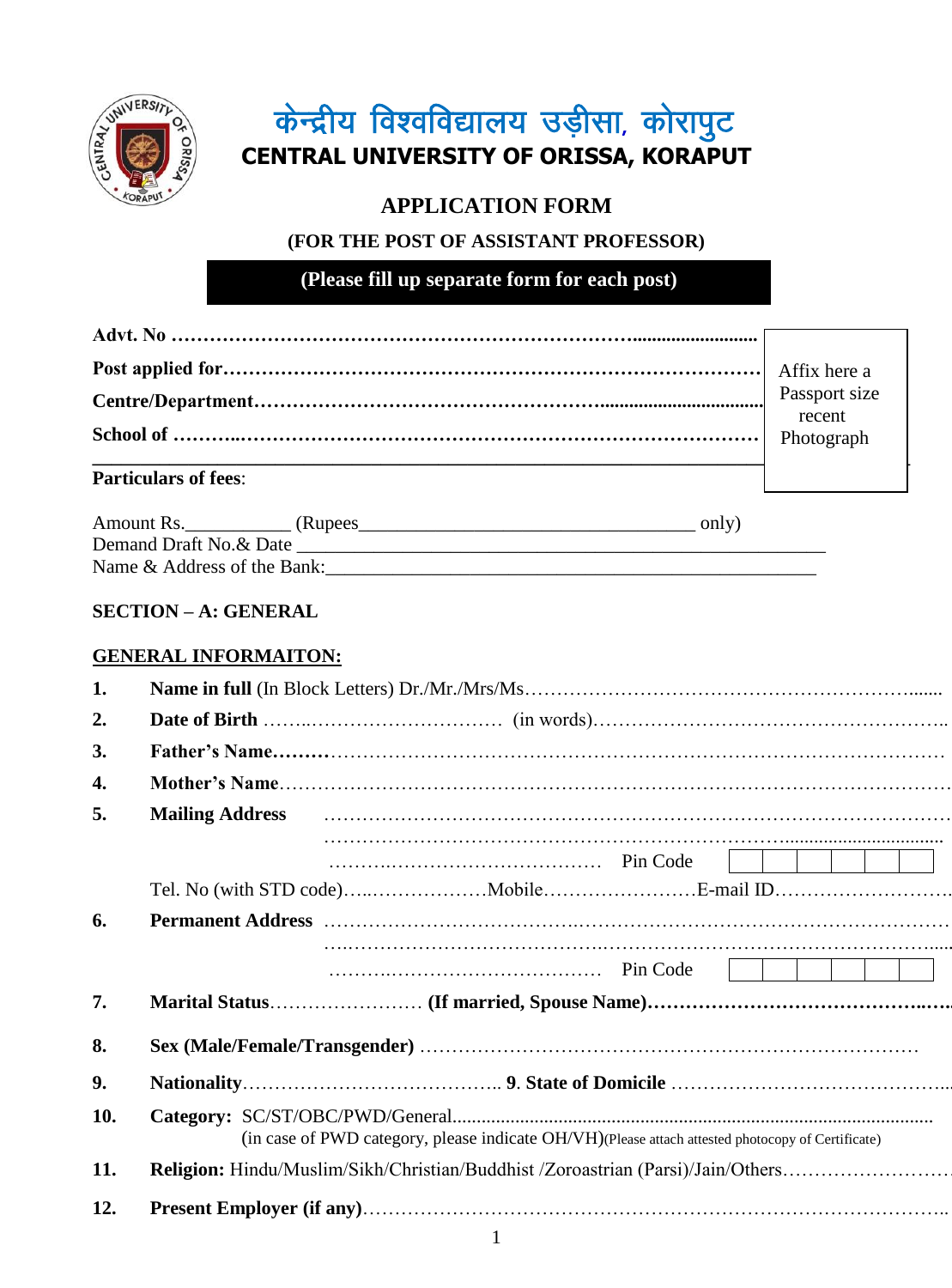#### **SECTION – B:**

#### **13. EDUCATIONAL QUALIFICATIONS (Starting with highest degree obtained) :**

| SI.<br>No. | <b>Examination/</b><br><b>Degree</b> | Name of Board/<br><b>College/University</b> | Percentage<br>of Marks/<br><b>Final Grade</b> | Discipline/<br>Subject(s) | <b>Year of</b><br>Passing/<br>award |
|------------|--------------------------------------|---------------------------------------------|-----------------------------------------------|---------------------------|-------------------------------------|
|            |                                      |                                             |                                               |                           |                                     |
|            |                                      |                                             |                                               |                           |                                     |
|            |                                      |                                             |                                               |                           |                                     |
|            |                                      |                                             |                                               |                           |                                     |

(Please attach photocopies in support)

# **14. Title of Ph.D. thesis; …………………………………………………………………………................**

**14. (a) Date and year of award**…......................................................................................................................

(A certificate to the effect that the Ph.D. degree has been awarded I conformity with the UGC Regulations 2009 should be submitted)

- **15. Whether qualified UGC/CSIR/JRF Test ………………Qualifying date of test…………………..** (Attach a photocopy of NET certificate)
- **16. Details of Employment : (in chronological order starting with the most recent)** (Attach separate sheet if necessary)

| Sl.<br>No. | <b>Name of</b><br><b>Employer</b> | <b>Status of</b><br>Institute/<br><b>University</b><br>(Govt./Quasi | Post held/<br><b>Designation</b> | Period of<br><b>Employment</b> |           |             | Pay band/scale<br>and Grade Pay | <b>Nature of</b><br>duties |
|------------|-----------------------------------|---------------------------------------------------------------------|----------------------------------|--------------------------------|-----------|-------------|---------------------------------|----------------------------|
|            |                                   | Govt./Autonomo                                                      |                                  | From                           | <b>To</b> | Scale/      | Grade                           |                            |
|            |                                   | us etc.)                                                            |                                  |                                |           | <b>Band</b> | pay                             |                            |
|            |                                   |                                                                     |                                  |                                |           |             |                                 |                            |
|            |                                   |                                                                     |                                  |                                |           |             |                                 |                            |
|            |                                   |                                                                     |                                  |                                |           |             |                                 |                            |
|            |                                   |                                                                     |                                  |                                |           |             |                                 |                            |
|            |                                   |                                                                     |                                  |                                |           |             |                                 |                            |
|            |                                   |                                                                     |                                  |                                |           |             |                                 |                            |
|            |                                   |                                                                     |                                  |                                |           |             |                                 |                            |

#### **17. Experience:**

- **(i) Teaching \_\_\_\_\_ years;**
- **(ii) Research (excluding M.Phil./Ph.D. research) \_\_\_\_\_\_\_ years**
- **(iii) Total: \_\_\_\_ years**

**(Note: Please ensure that the periods of teaching and research experiences claimed do not overlap.)**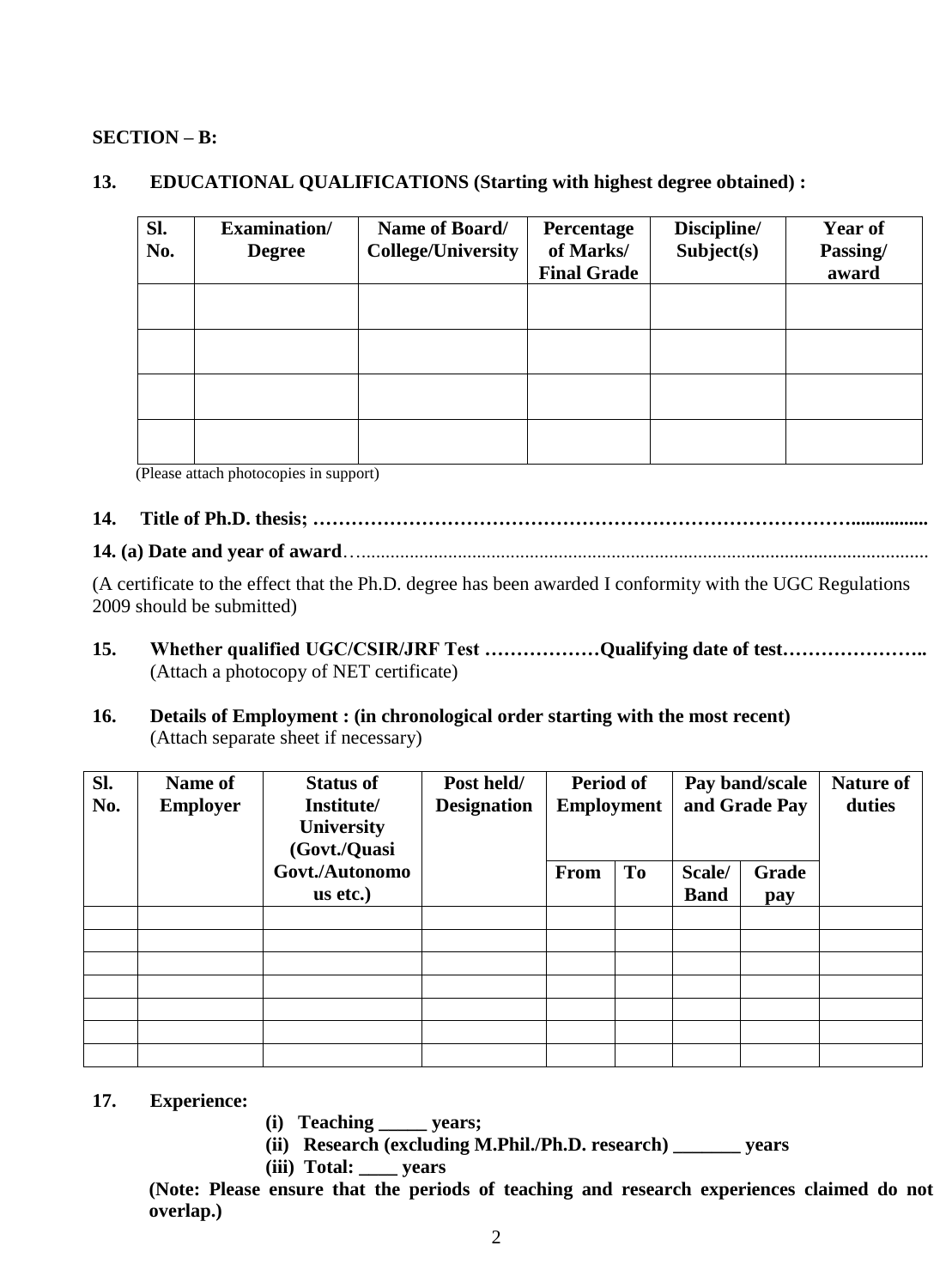## **SECTION – C: RESEARCH PUBLICATIONS**

#### **18. Publications: (Give the number of publications)**

| <b>Type of publications</b> |                                                          | <b>Published</b> | <b>Accepted for</b><br><b>Publication</b> | <b>Communicated</b> |
|-----------------------------|----------------------------------------------------------|------------------|-------------------------------------------|---------------------|
| (a)                         | <b>Books</b>                                             |                  |                                           |                     |
| (b)                         | <b>Research</b><br><b>Papers/Articles in</b><br>journals |                  |                                           |                     |
| (c)                         | <b>Research Article in</b><br>conferences                |                  |                                           |                     |

**N.B. Please attach a separate sheet listing Books/Articles under each of the above-mentioned categories. In those cases where they have been published, please mention the title, the name of the publisher/the name of the journal, the year of publication, whether written in collaboration etc. In the absence of these details, the information furnished under this column will not be given any consideration.**

**19. Research Projects undertaken (other than that for a research degree)**

| Project<br>title | Subject/Area<br>of<br><b>Research</b><br>Project | Date of<br><b>Commencement</b> | Date of<br><b>Completion</b> | Project<br>Cost(Fund) | Name of<br><b>Sponsoring</b><br><b>Agency</b> |
|------------------|--------------------------------------------------|--------------------------------|------------------------------|-----------------------|-----------------------------------------------|
|                  |                                                  |                                |                              |                       |                                               |
|                  |                                                  |                                |                              |                       |                                               |

#### **20. Research Guidance: Number of scholars who have been awarded M.Phil/Ph.D. degrees under your supervision; both as Guide & Co-Guide**

- **(i) M.Phil Degree (a) Submitted \_\_\_\_\_\_\_\_\_\_\_\_\_\_\_\_ (b) Awarded \_\_\_\_\_\_\_\_\_\_\_\_\_\_\_\_\_**
- **(ii) Ph.D. Degree (a) Submitted \_\_\_\_\_\_\_\_\_\_\_\_\_\_\_\_ (b) Awarded \_\_\_\_\_\_\_\_\_\_\_\_\_\_\_\_\_**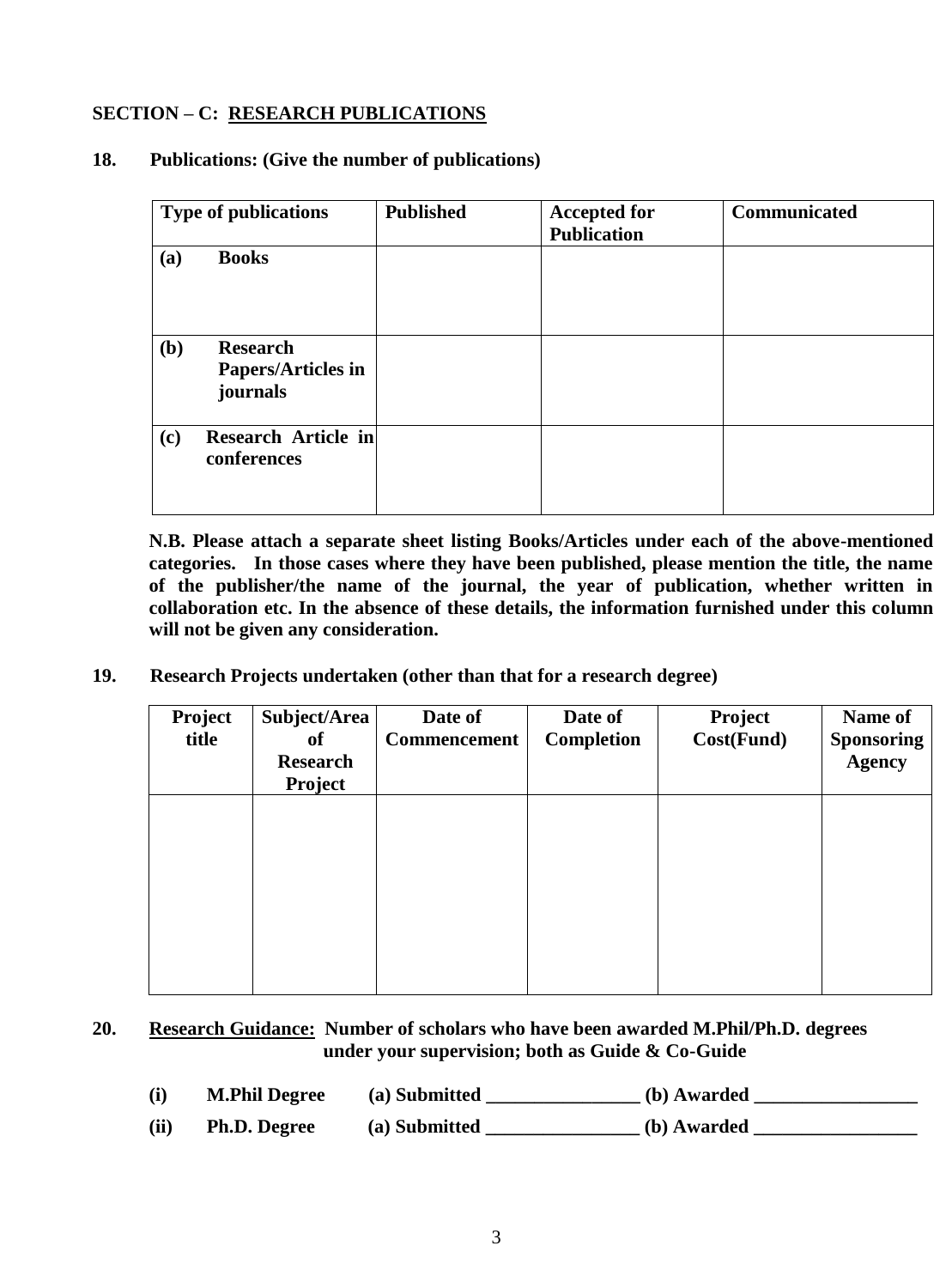### **SECTION – D: CO-CURRICULAR ACTIVITIES INFORMATION**

- **21. Mention briefly your experience/activities under the following heads, including the positions held, if any:** 
	- **(a) University administration**
	- **(b) Extra-curricular activities of students**
	- **(c) Residential life of students**
- **22. Knowledge of languages, including Indian languages: (Underline mother-tongue and indicate examination(s) passed, if any)**
- **23. Have you undertaken any foreign travel for academic purposes? If yes, give details below:**

| <b>Country/Countries visited</b> | <b>Institution &amp; Duration</b> | <b>Purpose of visit</b> |
|----------------------------------|-----------------------------------|-------------------------|
|                                  |                                   |                         |
|                                  |                                   |                         |
|                                  |                                   |                         |
|                                  |                                   |                         |
|                                  |                                   |                         |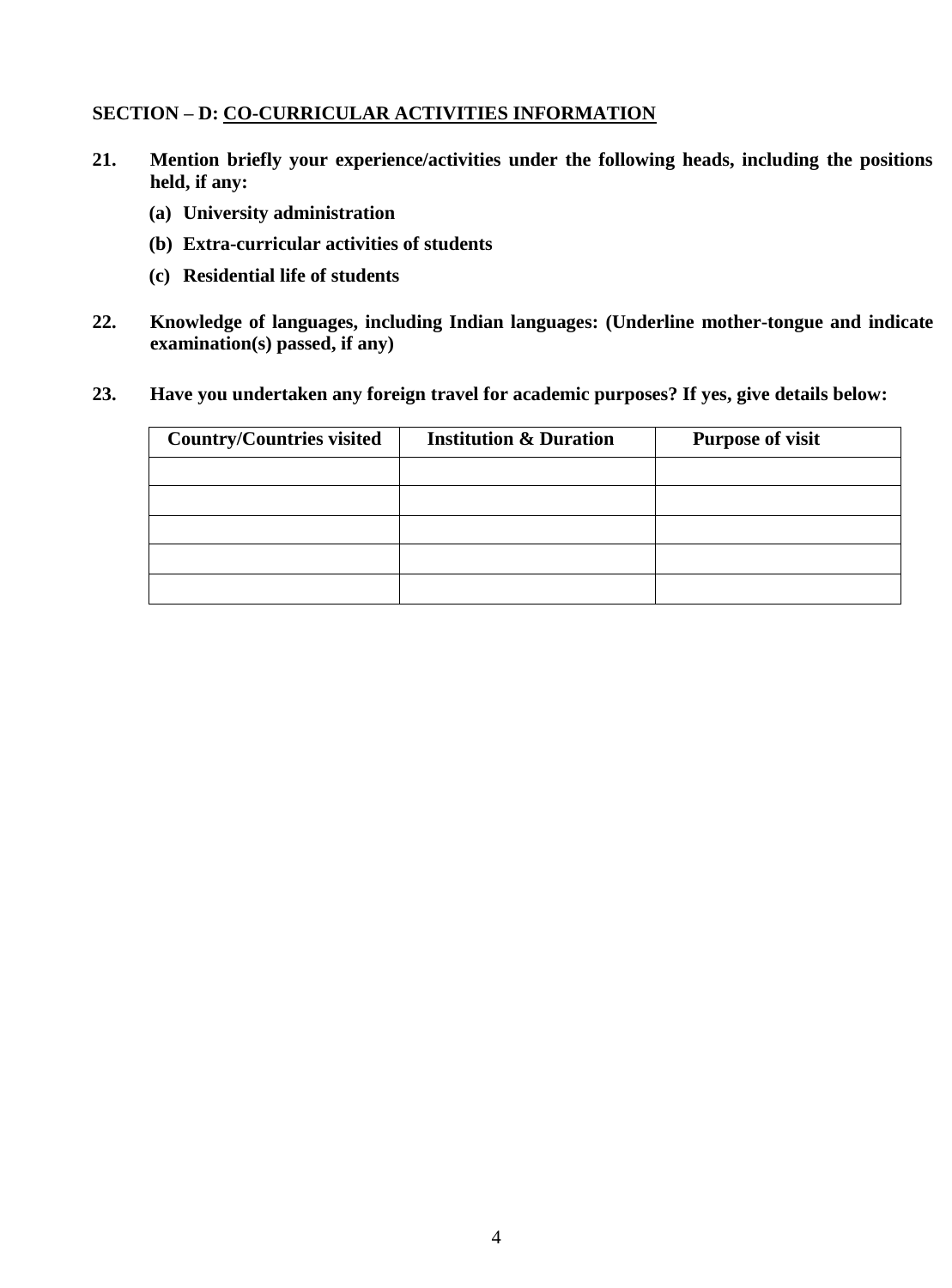# **SECTION – E:**

# **MISCELLANEOUS DATA:**

| 24. |     | Are you willing to accept the minimum initial pay in the grade? If not, state reasons for<br>claiming higher starting pay.                                     |  |  |  |
|-----|-----|----------------------------------------------------------------------------------------------------------------------------------------------------------------|--|--|--|
|     |     |                                                                                                                                                                |  |  |  |
| 25. |     | If selected for appointment, what notice period would you require for joining the post?                                                                        |  |  |  |
|     |     |                                                                                                                                                                |  |  |  |
| 26. | (a) | Have you been punished during your studies at College/University. If so, give details.                                                                         |  |  |  |
|     |     |                                                                                                                                                                |  |  |  |
|     |     |                                                                                                                                                                |  |  |  |
|     | (b) | Have you been punished during your service, if any, on Gender related/Caste<br>discrimination issues etc. or convicted by a Court of Law. If so, give details. |  |  |  |
|     |     |                                                                                                                                                                |  |  |  |
|     |     |                                                                                                                                                                |  |  |  |
|     | (c) | Do you have any case pending against you in any Court of Law? If yes, give details.                                                                            |  |  |  |
|     |     |                                                                                                                                                                |  |  |  |
|     |     |                                                                                                                                                                |  |  |  |